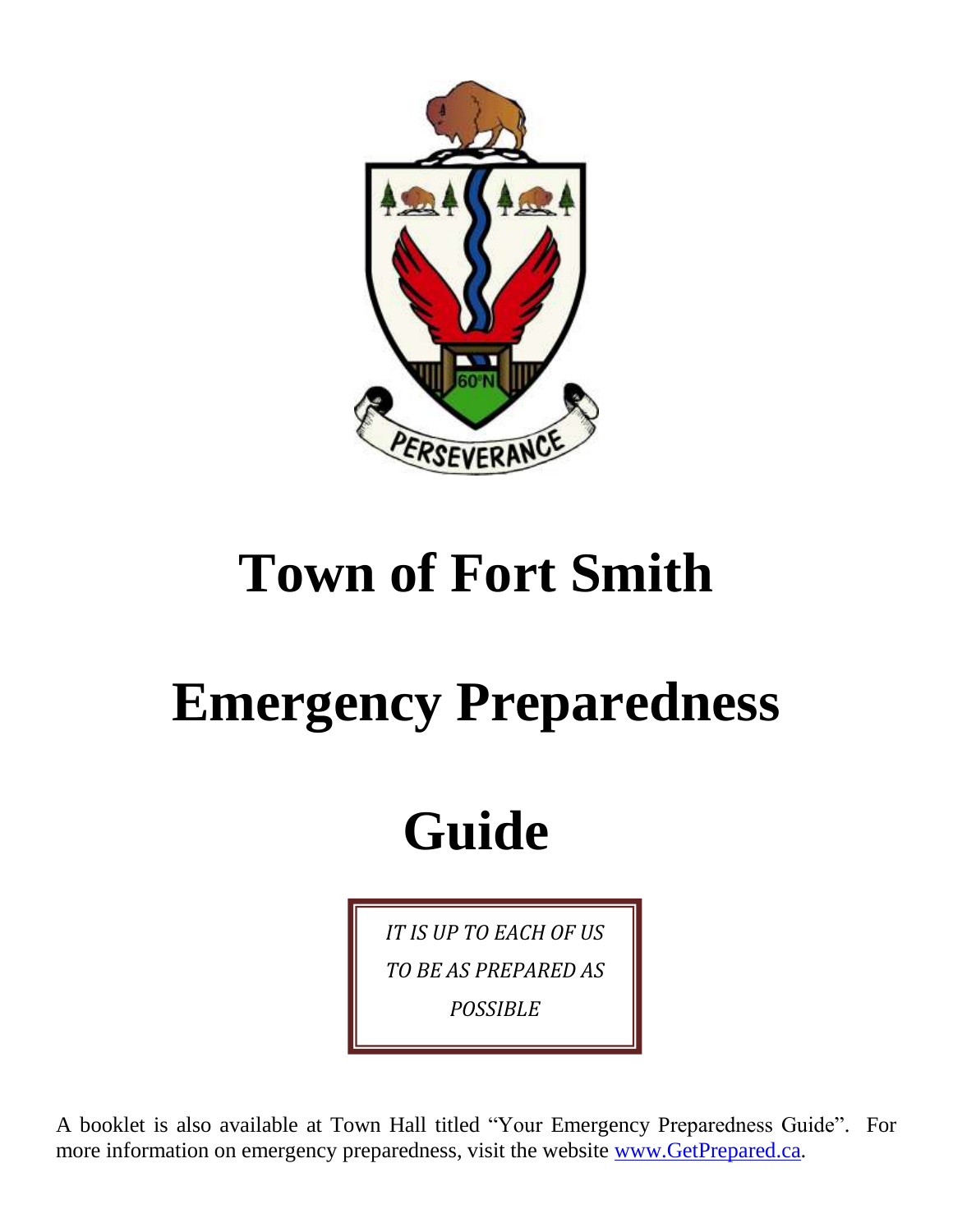### **BE PREPARED**

Your best protection in any emergency is knowing what to do before the emergency happens. Here are some tips to help you prepare:

- Identify the risks that may result in an emergency.
- Prepare yourself and your family with an emergency plan.
- Assemble an emergency kit.
- Check emergency plans at your children's school or daycare, at work and if you have someone in the hospital or special care home.
- Practice the plan as a family at least once a year.



### **EMERGENCY KIT – BASICS**

- First Aid Kit
- Small fuel driven stove and fuel (always follow manufacturer's directions for storage and use)
- Waterproof matches, plastic garbage bags, duct tape and paper towels
- Disposable plates and glasses, knives, forks, spoons, manual can opener and bottle opener
- Blankets
- Copy of your emergency plan and contact information.
- Special needs items as required: prescription medication; infant formula; equipment for people with disabilities; pet requirements
- Check [www.getprepared.ca](http://www.getprepared.ca/) for additional items you may wish to have on hand

### **FOOD AND WATER FOR AT LEAST 3 DAYS**

- At least four litres of bottled water per person per day
- Canned food: soups, stews, beans, pasta, meat, poultry, fish, fruits and vegetables
- Energy bars and dried foods
- Honey, peanut butter, nuts, syrup, jams, salt and pepper, sugar, instant coffee and tea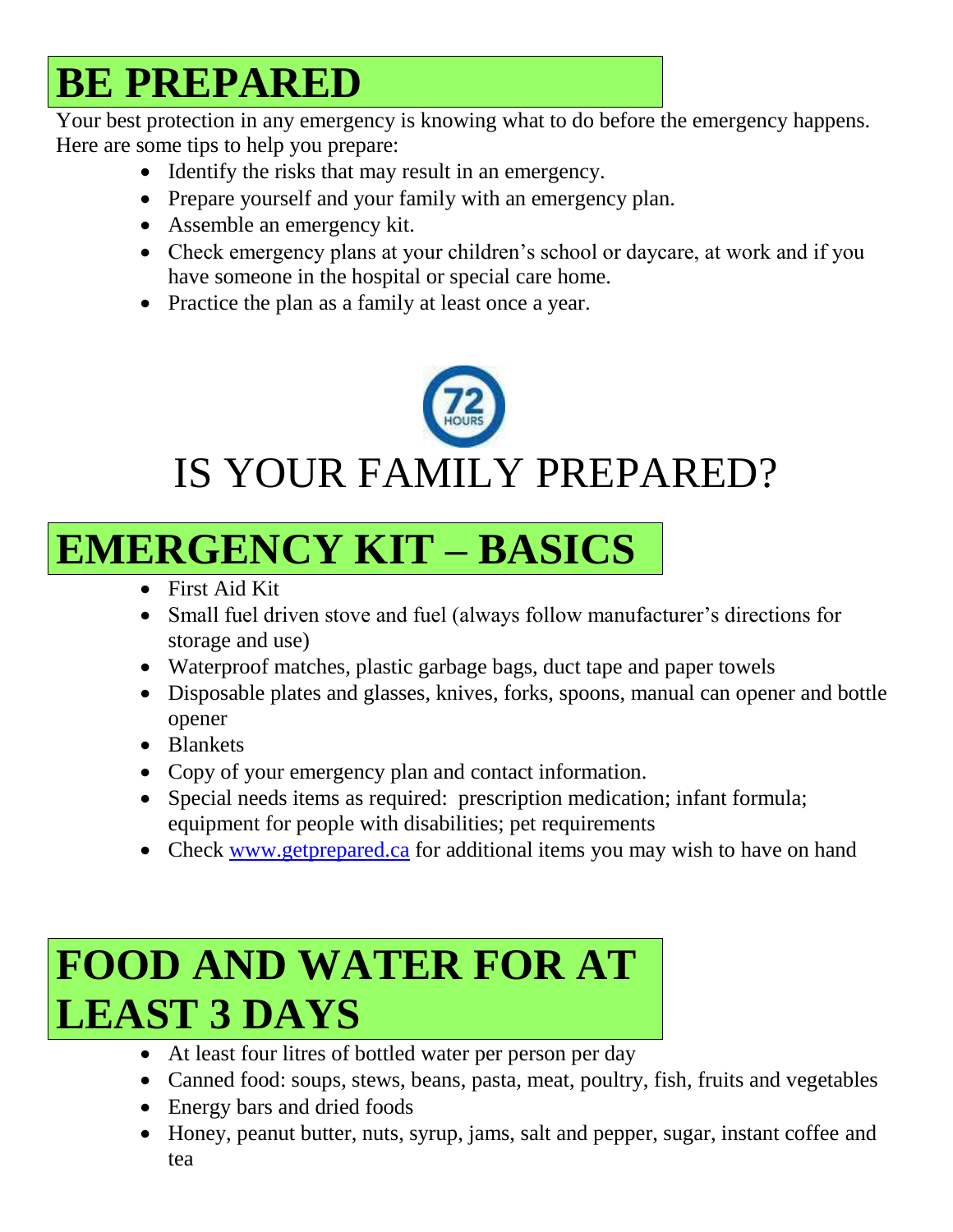#### **SURVIVAL KIT**

- Food and water
- Flashlight and spare batteries
- Crank or battery operated radio
- Candles and matches or lighter
- Whistle (in case you need to attract attention)
- Toiletries, spare eyeglasses and other personal items
- First Aid kit and prescription drugs
- Extra set of keys and money (including small change for pay telephones)
- Copies of important documents (identification, personal papers)
- For winter emergencies: winter clothing, boots and sleeping bags

## **EMERGENCY CAR KIT**

- Matches and candles in a metal container
- Spare clothing and shoes, blanket
- Tow rope, jumper cables, windshield washer fluid
- Warning light or road flares
- First Aid kit with seatbelt cutter
- Water and emergency food
- Road maps, whistle and flashlight
- Fire Extinguisher
- During the winter: shovel; scraper and snow brush; sand, salt or cat litter; antifreeze; sleeping bags

#### **PET KIT**

- Food and water
- Cages and leashes
- Prescriptions

## **Keep Your Fuel Tank at least ¾ full at all times**